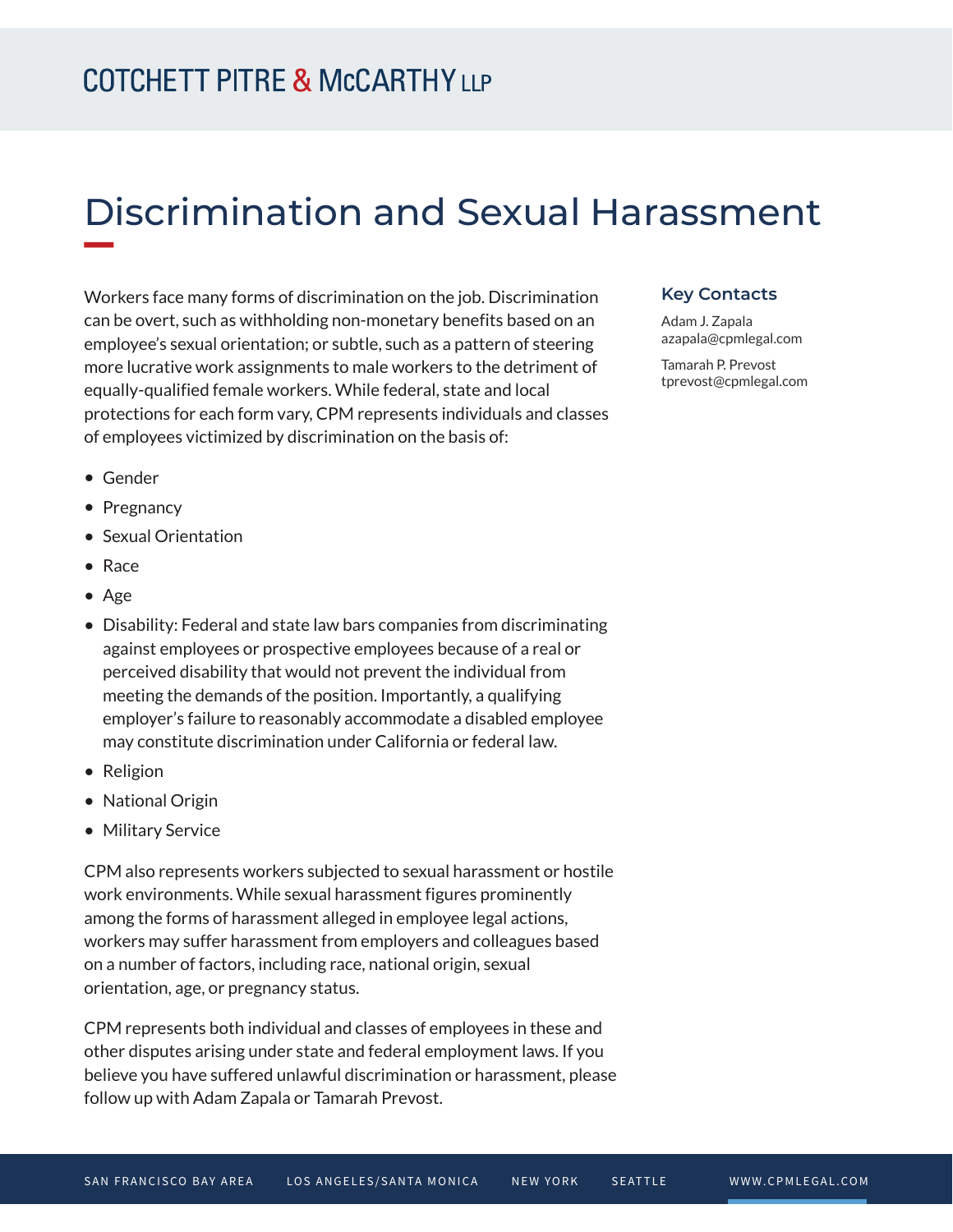# **COTCHETT PITRE & McCARTHY LLP**

DISCRIMINATION AND SEXUAL HARASSMENT

● Email Adam

**William Company** 

- Email Tamarah
- Call Adam or Tamarah at (650) 697-6000.

### **Noteworthy Cases**

### *Ferrari v. Internal Medicine Associates, et al.*

#### **Federal District Court - Northern District of California**

CPM represented an employee wrongfully terminated for age discrimination.

### *Marsh v. Bloomberg*

### **Federal District Court - Northern District of California**

CPM represented an employee wrongfully terminated after being subjected to gender discrimination and harassment.

### *Confidential Settlement*

CPM obtained a multi-million dollar recovery in a confidential settlement for an employee against an insurance company for being wrongfully terminated on the basis of her gender.

## *Confidential Settlement*

CPM achieved a five-figure recovery for an employee against a wine company when she was terminated out of discrimination for her disability.

## *Confidential Settlement*

CPM obtained a five-figure recovery through a confidential settlement for an employee against a large media company when she was terminated after being subjected to discrimination and harassment.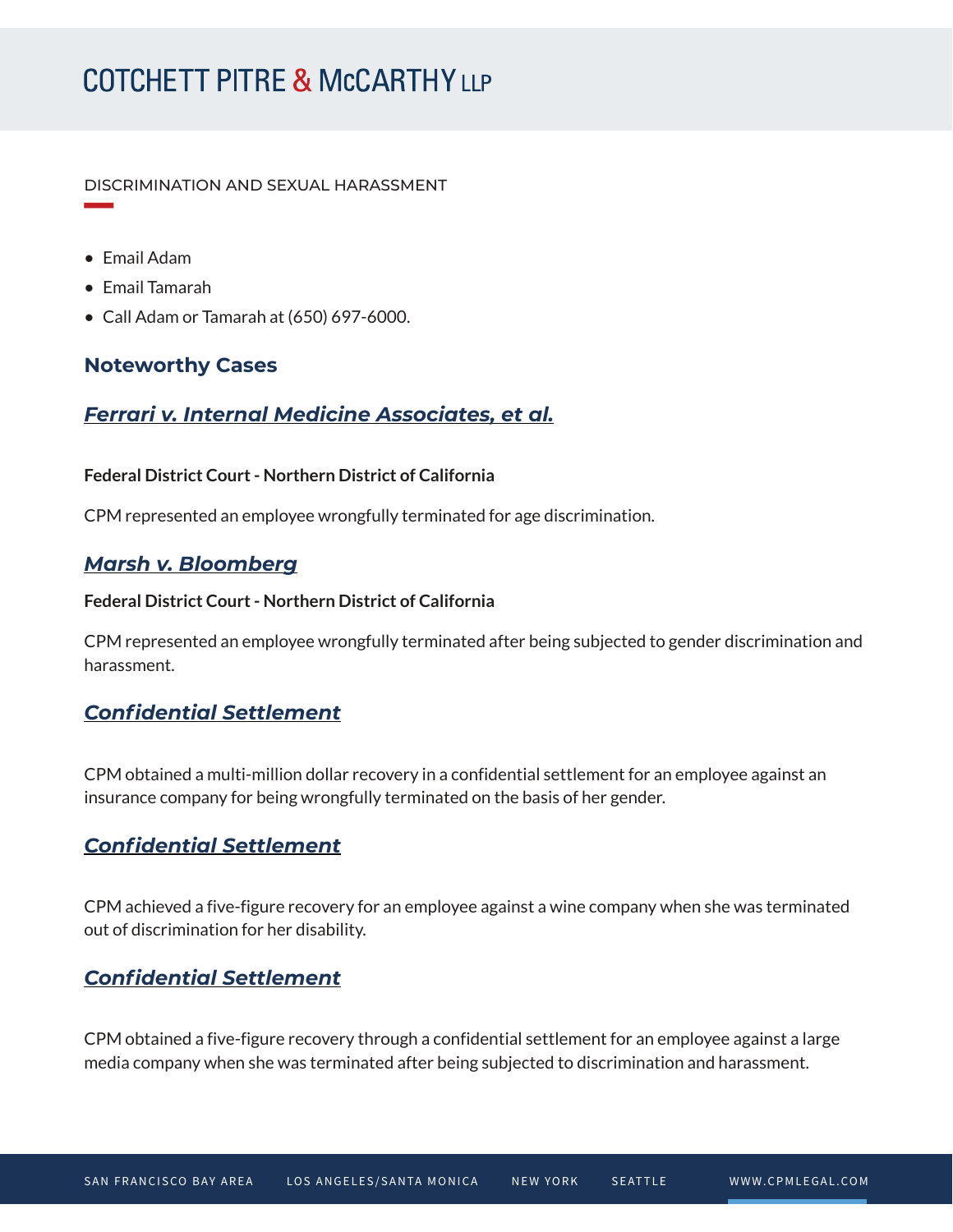# **COTCHETT PITRE & McCARTHY LLP**

DISCRIMINATION AND SEXUAL HARASSMENT

# *Confidential Settlement*

**William Company** 

CPM obtained a six-figure recovery through a confidential settlement for an employee against a large media company when she was terminated after being subjected to discrimination and harassment.

### *Confidential Settlement*

CPM achieved a multi-million dollar recovery through a confidential settlement for an employee against a large tech company for being wrongfully terminated after rejecting his manager's sexual advances.

### *Confidential Settlement*

CPM obtained a five-figure recovery in a confidential settlement for an employee against a small technology company when she was terminated after being subjected to discrimination.

## *Confidential Settlement*

CPM achieved a five-figure recovery in a confidential settlement representing an employee who was constructively discharged after being subjected to discrimination on the basis of his sexual orientation.

### *Confidential Settlement*

CPM secured a five-figure recovery in a confidential settlement representing an employee who was constructively discharged after being subjected to discrimination on the basis of her gender.

### *Shriger v. Advanced Equities Inc. ("AEI") et al.*

#### **San Francisco County Superior Court**

CPM represented an employee of a broker dealer in state court litigation over harassment and compensation claims.